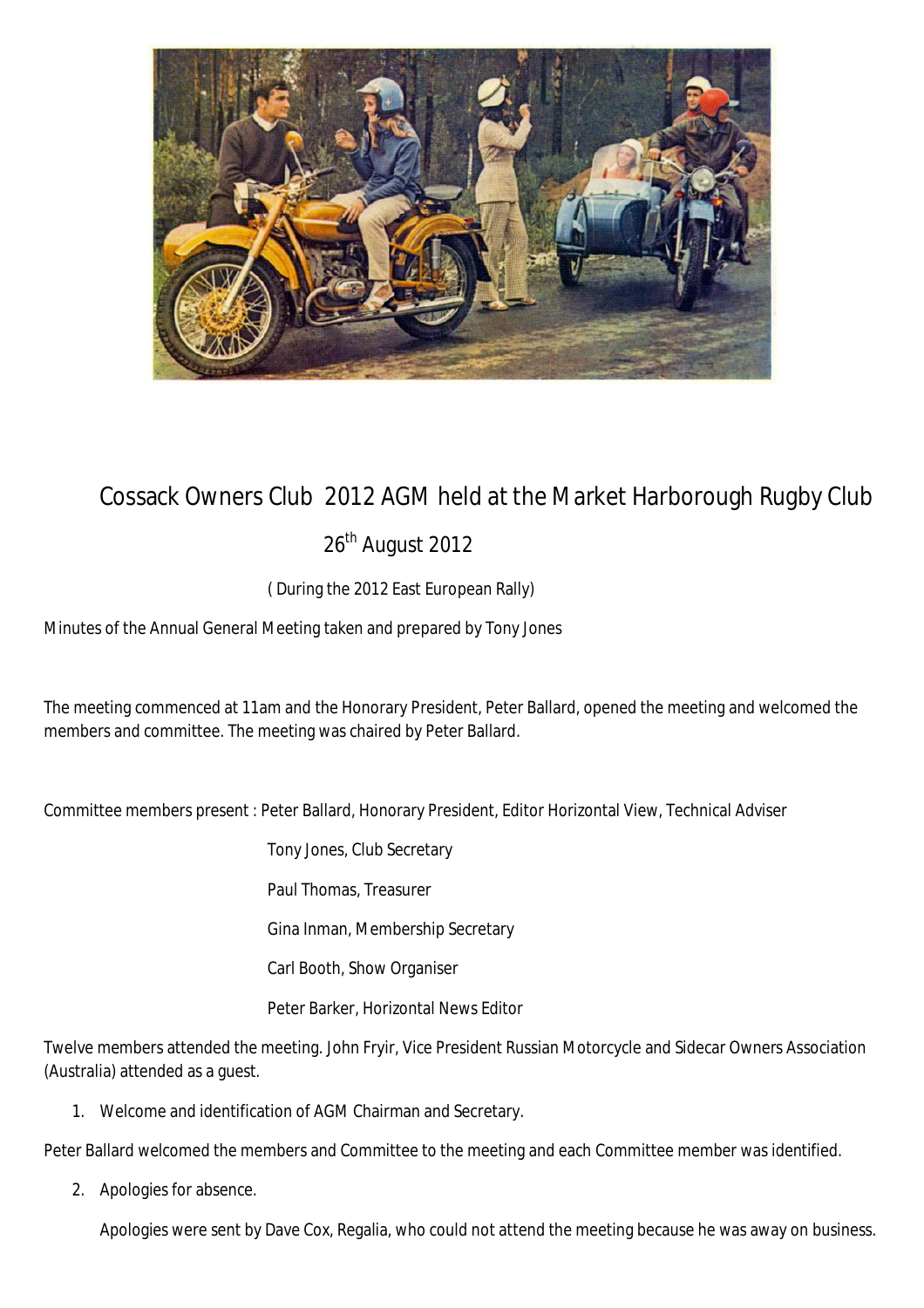No other apologies were received.

3. Approval of 2011 AGM minutes as published in Horizontal View.

 The minutes of the 2011 AGM, as published in Horizontal View, were proposed as accepted by Dave Angel and seconded by Tony Jones. There were no objections and the minutes were accepted.

4. Committee reports.

Each Committee member read out a short summary of their activities during the year. Copies are attached to this report. Peter Ballard read out Dave Cox's report. Peter Ballard thanked the Committee members for their efforts during the year. Peter Ballard wanted to know if the meeting had any thoughts on if there should be two 32 page Horizontal View's or one 64 page edition each year. Gina said that this would result in a 20 pence increase per member which was about £80 in total. Kevin Alexander asked about dates for submission of articles. Dave Angel offered the use of any article from his blog site for use in Horizontal View. It was decided that there would be one issue of Horizontal View this year and two next year.

5. Election of Committee.

Paul Thomas stated that he was willing to act as treasurer again for the coming year but that he would be resigning at next years AGM.

David Cox sent word that he would like to retire as Regalia Secretary because of work commitments. Tony Jones informed the meeting that Amanda Wright was willing to fill the post of Regalia Secretary.

Peter Ballard informed the meeting that Dave Cox had his own business selling his own line of regalia and technical manuals and he would continue to offer this service and that it would be completely separate to the Club's Regalia stock.

Dave Angel suggested that a new Committee post of Web Master be created and that Dave Cox be invited to become the relevant Committee member. No objections were made and it was agreed that Dave Cox be invited to become a member of the committee to be formalised at next years AGM. (the reason for this being that proposals should be notified to the Secretary with 28 days notice.)

Amanda Wright offered her services as the Regalia Secretary. She was co-opted onto the Committee with her Committee member status being confirmed at next years AGM.

The Committee members were voted in en bloc by a unanimous vote.

6. Proposals by members

There were two proposals laid before the meeting by Tony Jones. No other proposals had been made with 28 days notice.

Proposal 1. Proposed by Tony Jones and seconded by Gina Inman.

That Rule 8 of the Club Rules be amended as follows; "The AGM shall be held at about the beginning of September each year on a date and at a venue to be set by the Committee to receive the Financial Report and Balance Sheet, duly audited for the year ending 31<sup>st</sup> July, to elect Committee members and to conduct and other business."

Tony Jones suggested to the meeting that the current Rules tied the Club to having the AGM at the beginning of September. This was too restrictive and didn't allow for changing circumstances. It seems sensible that the next AGM venue and date be proposed at the AGM but that the final decision should be left to the Committee.

There was a general acceptance of the proposal but the wording was changed slightly and 'at about the beginning of September each year' was changed to 'at approximately 12 month intervals'